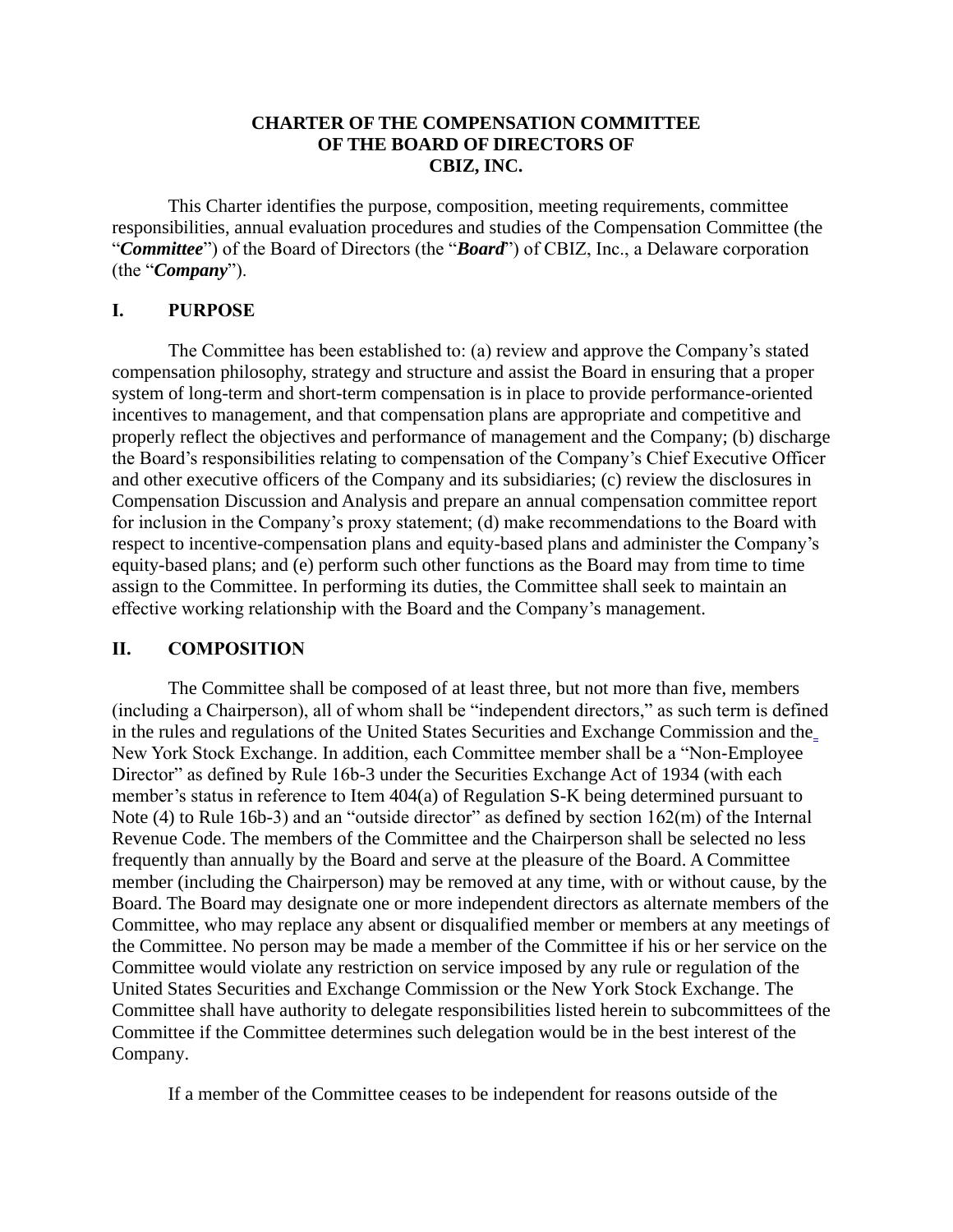member's reasonable control, his or her membership on the committee may, if so permitted under the then applicable New York Stock Exchange rules, continue under the earlier of the Company's next annual meeting of stockholders or one year from the occurrence of the event that caused the failure to qualify as independent.

### **III. MEETING REQUIREMENTS**

The Committee shall meet as necessary, but at least once each year, to enable it to fulfill its responsibilities. The Committee shall meet at the call of its Chairperson, preferably in conjunction with regular Board meetings. The Committee may meet by telephone conference call or by any other means permitted by law or the Company's Bylaws. A majority of the members of the Committee shall constitute a quorum. The Committee shall act on the affirmative vote of a majority of members present at a meeting at which a quorum is present. Without a meeting, the Committee may act by unanimous written consent of all members. The Committee shall determine its own rules and procedures, including designation of a chairperson pro tempore, in the absence of the Chairperson, and designation of a secretary. The secretary need not be a member of the Committee and shall attend Committee meetings and prepare minutes. The Committee shall keep written minutes of its meetings, which shall be recorded or filed with the books and records of the Company. Any member of the Board shall be provided with copies of such Committee minutes if requested.

The Committee may ask members of management or others whose advice and counsel are relevant to the issues then being considered by the Committee, to attend any meetings and to provide such pertinent information as the Committee may request.

The Chairperson of the Committee shall be responsible for leadership of the Committee, including preparing the agenda, presiding over Committee meetings, making Committee assignments and reporting the Committee's actions to the Board from time to time (but at least once each year) as requested by the Board.

# **IV. COMMITTEE RESPONSIBILITIES**

In carrying out its oversight responsibilities, the Committee's policies and procedures should remain flexible to enable the Committee to react to changes in circumstances and conditions so as to ensure the Company remains in compliance with applicable legal and regulatory requirements.

The Committee shall have responsibility for oversight of the determination, implementation and administration of remuneration, including compensation, benefits and perquisites, of all executive officers and other members of senior management of the Company and its subsidiaries whose remuneration is the responsibility of the Board or whose remuneration the Chief Executive Officer requests the Committee to review and affirm. Such responsibility includes the following:

# A. Chief Executive Officer Compensation and Evaluation

1. To (a) review and approve goals and objectives relevant to the Chief Executive Officer's compensation package, (b) establish a procedure for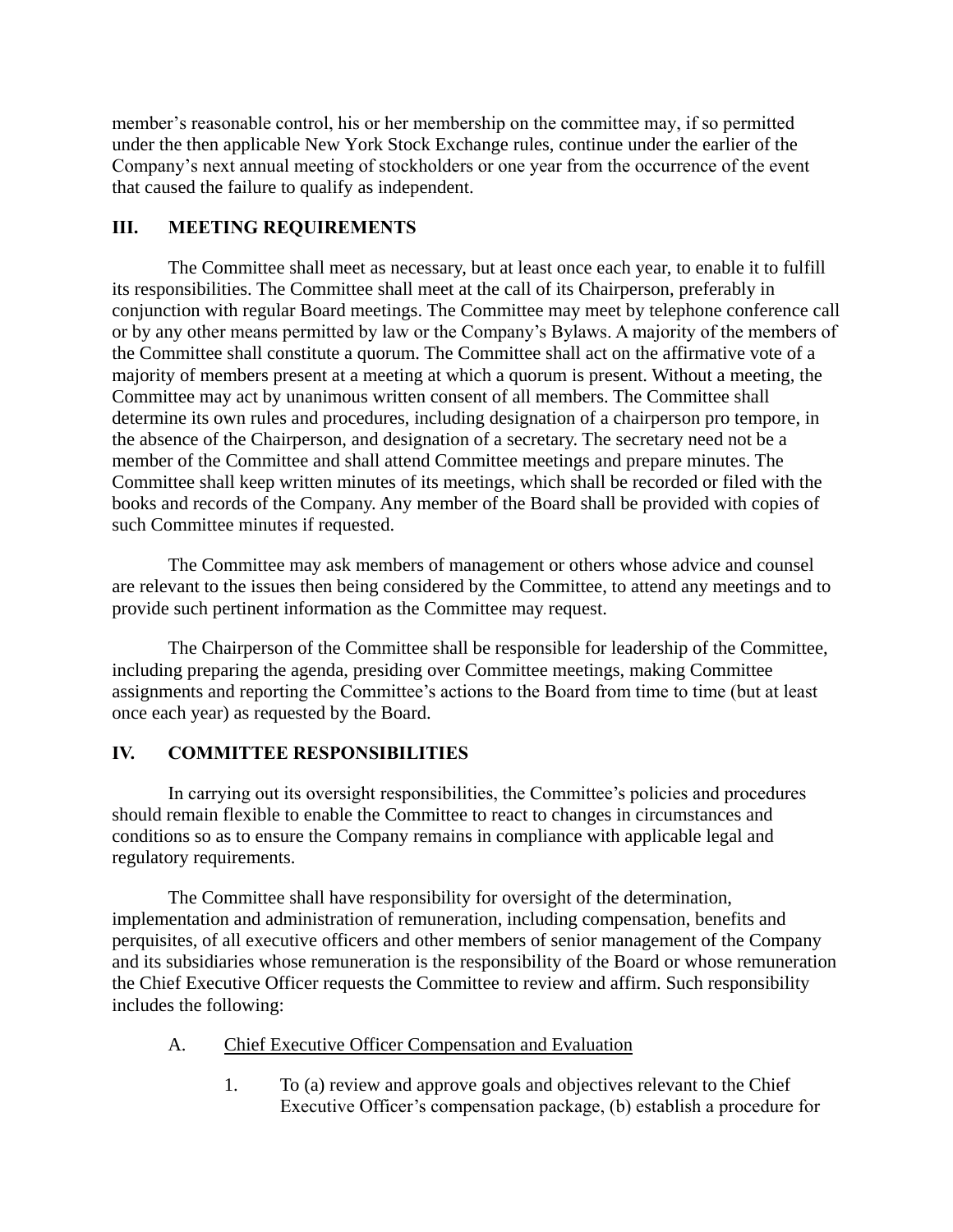evaluating the Chief Executive Officer's performance, (c) annually evaluate such performance in light of the goals and objectives established and (d) have the Committee Chairperson review, after completion of the annual evaluation, with the Chief Executive Officer the results of the Committee's evaluation of the Chief Executive Officer's performance; and

2. To review, at least annually, and set the compensation level, including salary, bonus, incentive and equity compensation of the Chief Executive Officer, after taking into account the annual evaluation of the Chief Executive Officer referred to in the preceding paragraph.

In discharging the responsibilities set forth under this Section IV.A, the Committee may consider (as appropriate and as contemplated by Company policies, plans and programs) individual, team, business unit, regional and Company-wide performance and results against applicable pre-established annual and long-term performance goals, taking into account shareholder return, economic and business conditions, experience and leadership skills, length of time the executive has been in the position, remuneration given to the Chief Executive Officer in the past and comparative and competitive compensation and benefit performance levels. The Committee shall not be precluded from approving compensation awards (with the Board's ratification) as may be required to comply with applicable tax laws (*e.g*., IRS Rule 162(m)).

#### B. Other Executive Officers Compensation and Evaluations

- 1. To (a) review and approve goals and objectives relevant to the other executive officers' compensation packages, (b) establish a procedure for evaluating the such executive officers' performance, (c) annually evaluate such performance in light of the goals and objectives established and (d) have the Committee Chairperson review, after completion of the annual evaluation, with each executive officer the results of the Committee's evaluation of such executive officer's performance; and
- 2. To review, at least annually, and set the compensation level, including salary, bonus, incentive and equity compensation of the executive officers, after taking into account the annual evaluation of each executive officer referred to in the preceding paragraph.

In discharging the responsibilities set forth under this Section IV.B, the Committee may consider (as appropriate and as contemplated by Company policies, plans and programs) individual, team, business unit, regional and Company-wide performance and results against applicable pre-established annual and long-term performance goals, taking into account shareholder return, economic and business conditions, leadership potential, length of time the executive has been in the position, remuneration given to each executive officer in the past and comparative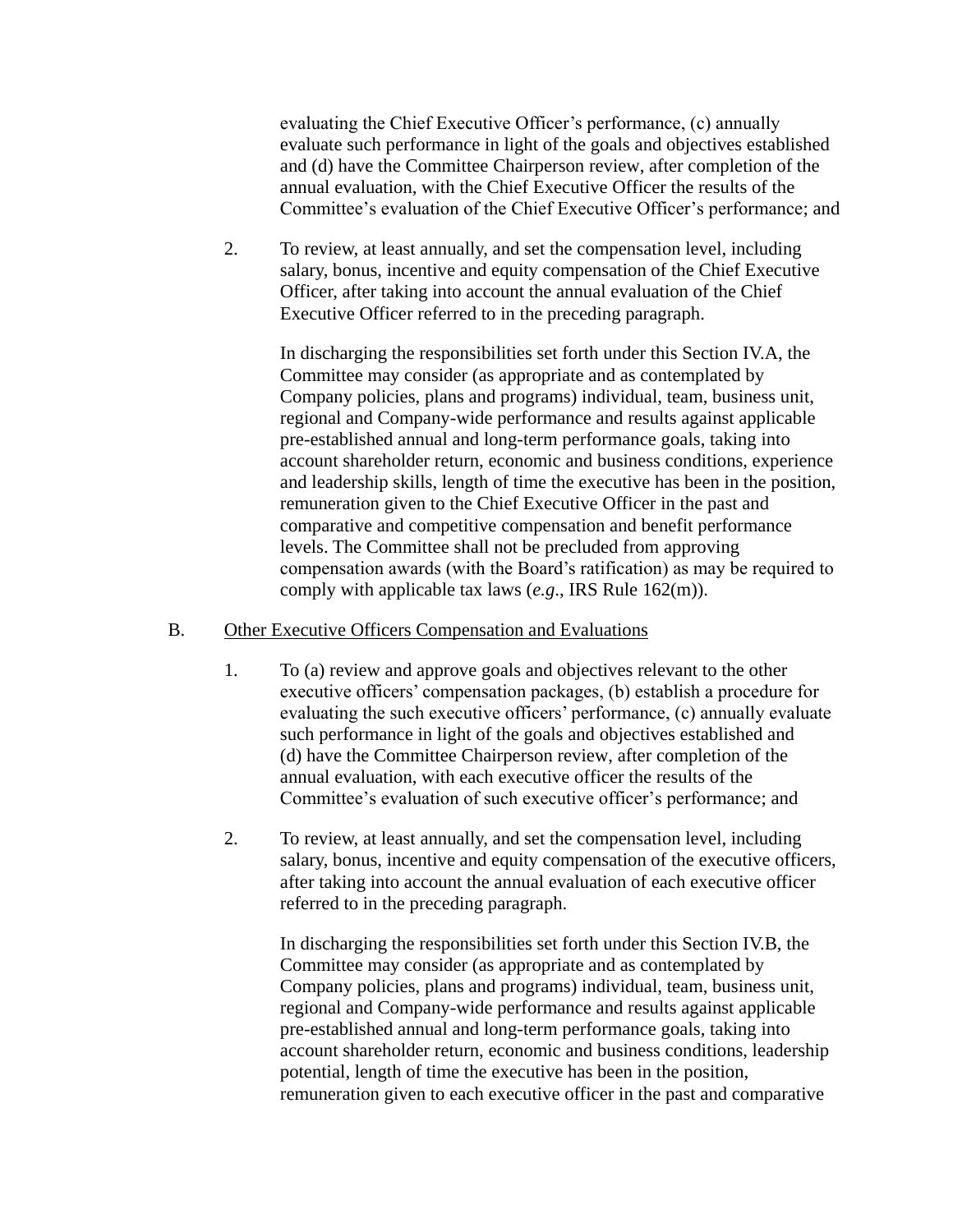and competitive compensation and benefit performance levels. The Committee shall not be precluded from approving compensation awards (with the Board's ratification) as may be required to comply with applicable tax laws (e.g., IRS Rule 162(m)).

- C. Incentive-Compensation and Equity-Based Plans
	- 1. To review and to make periodic recommendations to the Board as to the general compensation and benefits policies and practices of the Company, including incentive-compensation plans and equity-based plans;
	- 2. To review and adopt, and to recommend to the Board (and for shareholder approval where required by applicable law, the Certificate of Incorporation, Bylaws or the Board's compensation and benefits policies, plans and programs and amendments thereto, determining eligible employees and the type) amount and timing of such compensation and benefits; and
	- 3. To oversee the administration of such policies, plans and programs and, on an ongoing basis to monitor them to assure that they remain competitive and within the Board's compensation objectives for executive officers and other members of senior management.
- D. Other Duties
	- 1. To make recommendations to the Board with respect to all employment agreements, severance arrangements, change in control provisions and agreements and any special supplemental benefits applicable to the Company's executive officers;
	- 2. To review and approve the Company's stated compensation philosophy, strategy and structure in consultation with senior management, including compensation plans, policies and benefit programs;
	- 3. To review and discuss with management the disclosures made in Compensation Discussion and Analysis prior to the filing of the Company's annual report on Form 10-K and proxy statement for the annual meeting of stockholders, and recommend to the Board whether the Compensation Discussion and Analysis should be included in the Form 10-K and proxy statement;
	- 4. To prepare an annual compensation committee report for inclusion in the Company's proxy statement for the annual meeting of stockholders in accordance with the applicable rules of the Securities and Exchange Commission;
	- 5. To administer the Company's equity-based compensation plans, including the grant of stock options and other equity awards under such plans;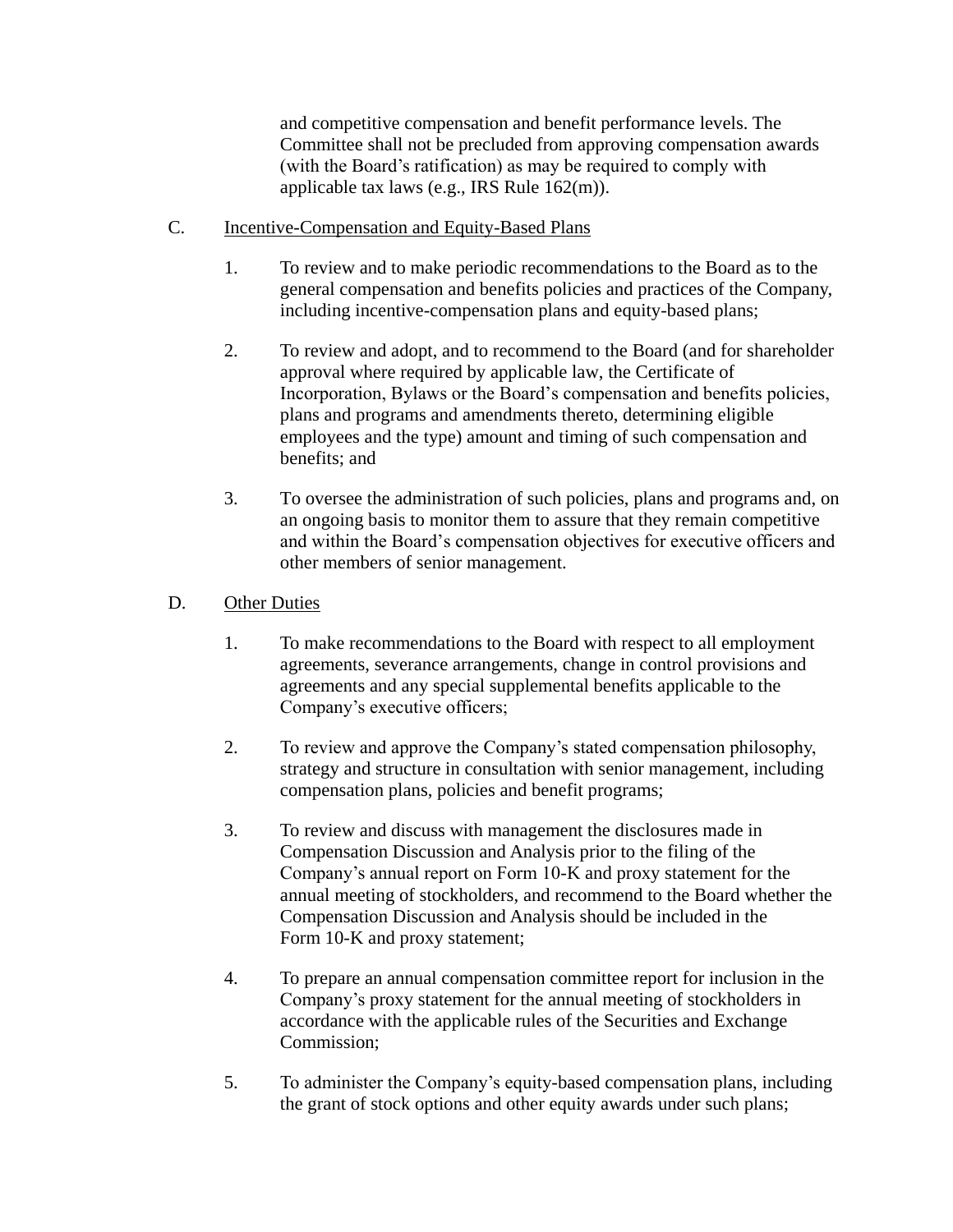- 6. To review and consider recommendations from the Nominating and Governance Committee with respect to the compensation and benefits of directors who are not employees of the Company and to recommend any changes to the Board that the Committee deems appropriate;
- 7. To perform such other duties as the Board may assign to the Committee; and
- 8. To oversee the risk assessment of the Company's compensation arrangements applicable to the Company's executive officers and employees and review and discuss at least annually the relationship between risk management policies and practices and compensation; and
- 9. To advise the Board regarding the stockholder advisory votes that are required by applicable rules of the Securities and Exchange Commission on executive compensation and golden parachutes, including the frequency of such votes; and
- 10. To review and approve any additional services to be performed for the Company or its affiliates during a fiscal year in which the Committee has retained such compensation consultant to provide advice or recommendations on the form or amount of executive and director compensation.
- 11. To monitor compliance with stock ownership guidelines for the CEO and other executive officers and directors.

# **V. ANNUAL EVALUATION PROCEDURES**

The Committee shall annually assess its performance to confirm that it is meeting its responsibilities under this Charter. In this review, the Committee shall consider, among other things, (a) the appropriateness of the scope and content of this Charter, (b) the appropriateness of matters presented for information and approval, (c) the sufficiency of time for consideration of agenda items, (d) frequency and length of meetings and (e) the quality of written materials and presentations. The Committee may recommend to the Board such changes to this Charter as the Committee deems appropriate.

# **VI. STUDIES**

The Committee may conduct or authorize studies of matters within the Committee's scope of responsibilities as described above. The Committee shall have the sole authority to appoint, at the expense of the Company, oversee the work and terminate any independent counsel and such other advisors, and approve their fees and other retention terms, necessary to assist the Committee in any such studies and to fulfill its duties and responsibilities under this Charter. The Committee shall have sole authority to retain and terminate any compensation consultant to be used to survey the compensation practices in the Company's industry and to provide advice so that the Company can maintain its competitive ability to recruit and retain highly qualified personnel. The Committee shall have the sole authority to negotiate and approve the fees and